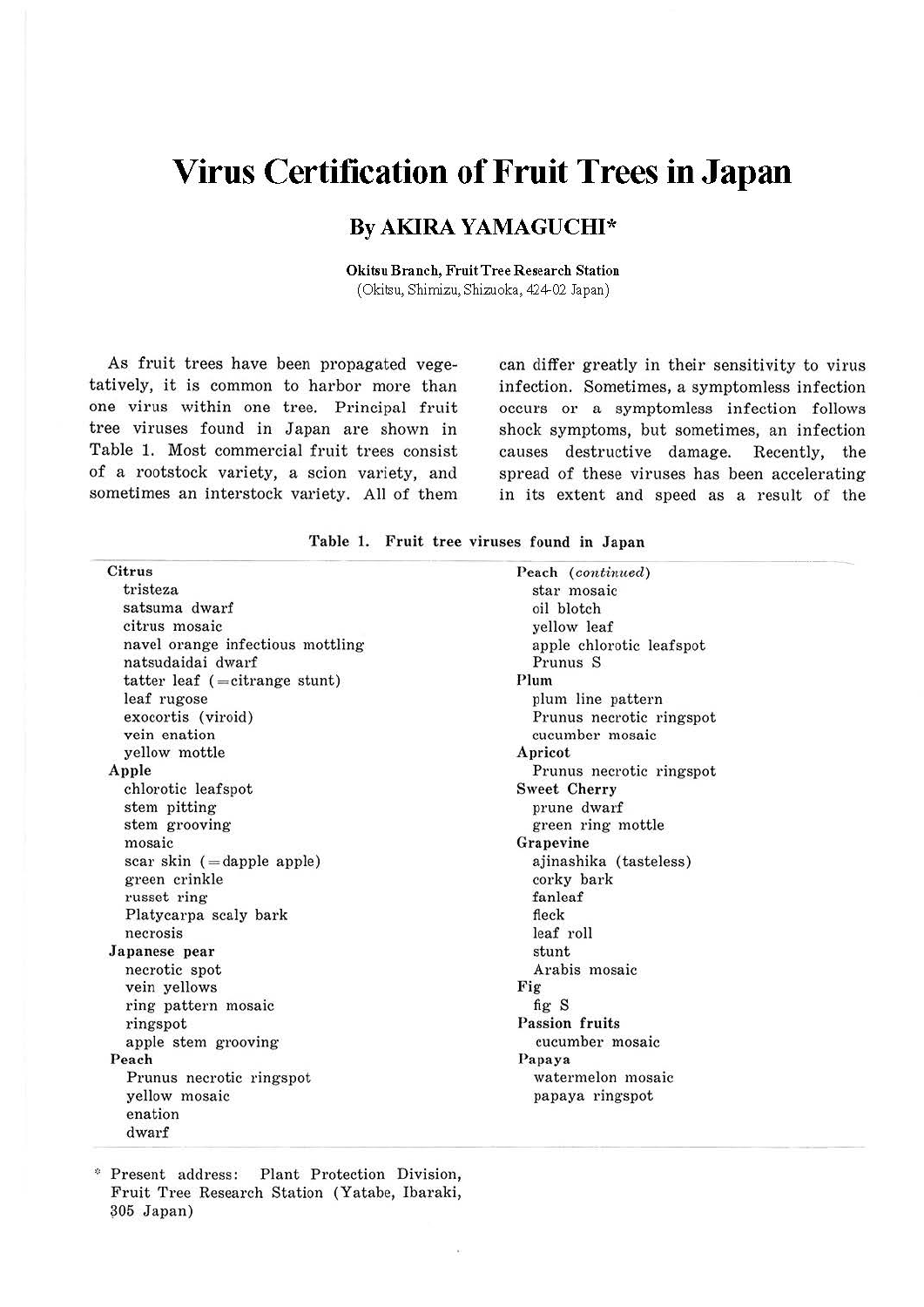world-wide development of the means of transportation and the top-grafting techniques for the renewal of cultivars.

# **How fruit trees suffer from virus disease**

#### 1) Apple topworking disease

Topworking of the new cultivar of Delicious type onto old cultivars, such as Ralls Janett or McIntosh on maruba-kaido (Malus prunifolia var. ringo) rootstocks, was performed extensively during 1930's. After a few years, topworked apple trees began to decline and ultimately died. It was elucidated by Yanase et al.<sup>9,10,11)</sup> that apple chlorotic leafspot virus (CLSV) type strain which is latent in Delicious type caused stem pitting and necrosis in the rootstock. Later, it was confirmed that apple stem pitting virus (SPV) and apple stem grooving virus (SGV) also caused similar decline of apple tree on mitsuba-kaido (Malus Sieboldii) or kobano-zumi (Malus Sieboldii var. arborescens) rootstock.

#### *2)* Citrus stem. pitting disease

Although satsuma mandarin  $(Citrus$   $un$  $shiu)$  on trifoliate orange (*Poncilus trifoliata*) which cover nearly 80% of citrus acreage in the country is highly tolerant to citrus tristeza virus (CTV), the virus is harboring in satsuma mandarin without symptoms, because CTV and its vector, brown aphid (Toxoptera citricidus) are common in citrus orchards in Japan. In order to rectify the oversupply of satsuma mandarin, the mandarin is now changing to middle or late maturing cultivars such as sweet oranges (C. sinensis), hassaku (C. hassaku), and iyo  $(C, iyo)$  which are all very susceptible to CTV. Although the change is done by the replanting of nursery trees and /or topworking of other citrus, these citrus cultivars always suffer from damage by the infection of CTV. Stem pitting occurs not only on twigs but also on the wood of limbs. As a result tree growth is poor and fruit size becomes small. To prevent the damage, it is considered desirable to use the interference phenomena induced by preimmunization of mild strain of CTV. In case of hassaku, Sasaki<sup>5,6)</sup> has succeeded in the use of mild strain, HM-55, to prevent hassaku dwarf (a stem pitting disease of hassaku).

#### 3) Spread of Citrus mosaic virus

Citrus mosaic virus (CiMV), a member of satsuma dwarf virus group, had been localized in satsuma mandarin orchards in Wakayama Prefecture for over 40 years. Distribution of scions of Miyamoto-wase, which is a newly found early ripening cultivar with excellent quality, resulted in the extensive spread of the virus<sup>8)</sup>. This virus causes mosaic symptom on fruit rind and commercial value of fruit becomes nil. In 1980, the campaign for the indexing CiMV in all Miyamoto-wase nursery trees was performed. More than 50,000 nursery trees have been indexed by ELISA (Enzyme-Linked Immunosorbent Assay) and infested trees have been discarded<sup>1)</sup>.

#### 4) Grapevine ajinashi-ka disease

A misterious malady called 'ajinashi-ka' (tasteless) grape was noticed in Yamanashi Prefecture in the mid 1960's. Grapes on affected trees lose sugar content and become tasteless. Researchers in Yamanashi Fruit Tree Experiment Station<sup>7)</sup> confirmed the graft-transmissibility of the disease and concluded that causal agent might be the combination of grapevine leafroll virus and grapevine fleck virus. On the other hand, Namba et al.<sup>2)</sup> found virus-like spherical particles within sieve tubes of fruit and named them 'grapevine ajinashi-ka virus (GAV)'. These particles have been isolated but not yet backtransmitted to grapevines. It is considered that the infestation of rootstocks with the virus resulted in the infestation of many grapevine cultivars.

#### 5) Spread of fruit viruses

The renewal of cultivars by topworking is also in progress for apple cultivars. Those fruit viruses such as dapple apple, scar skin and green crinkle are spreading by human hands. Virus-free materials are needed urgently.  $\mathcal{L}_{\rm eff}$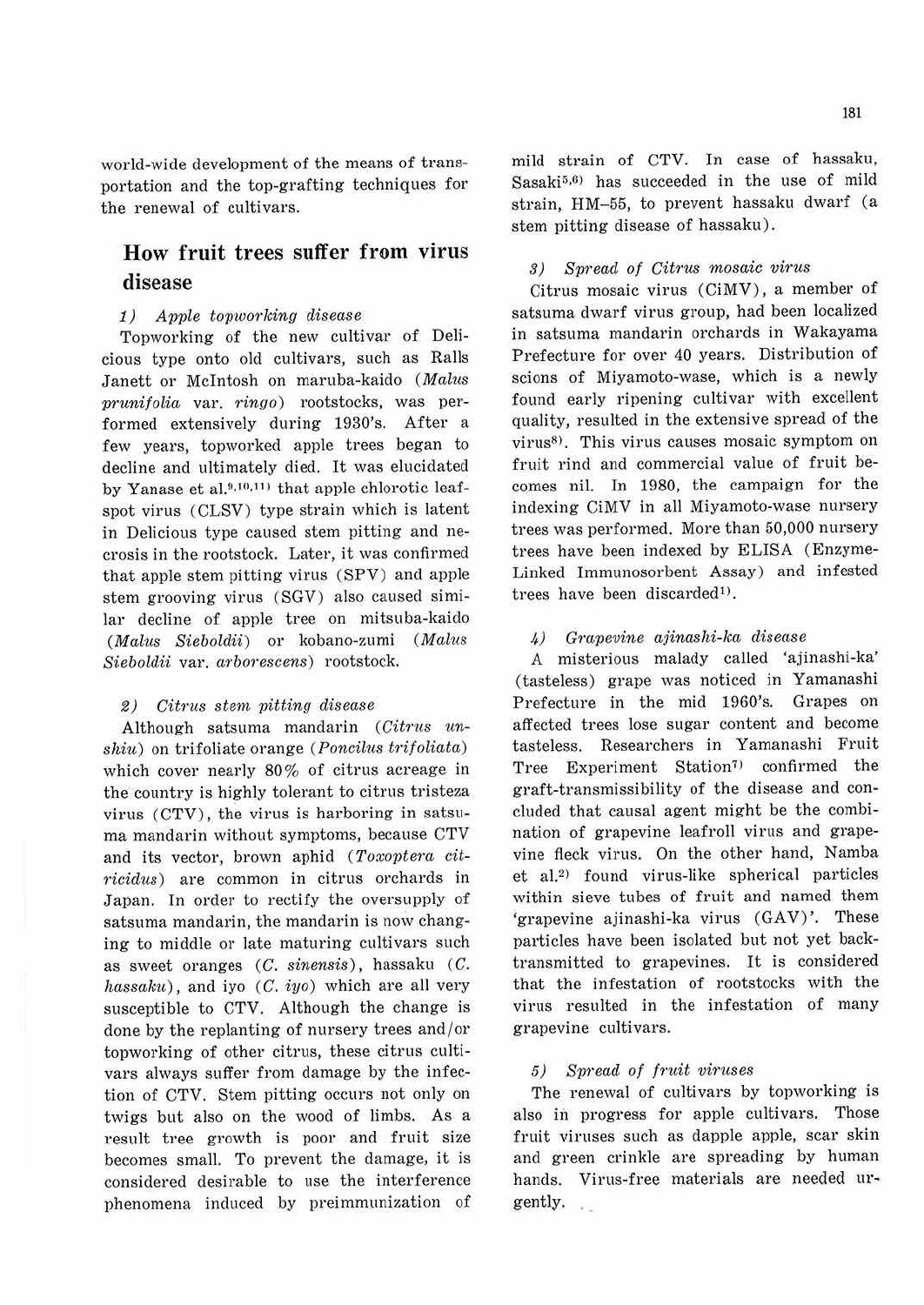# **Control measures of fruit tree viruses**

No chemical therapeutants are yet available for controlling the virus diseases of fruit trees. Therefore, control measures have to correspond to the mode of transmission of each virus for breaking the infection chain.

Insect transmission : Citrus tristeza virus, which causes stem pitting disease or tristeza decline, is transmitted by brown aphid  $(Tox$ *optera citricidus).* Spraying insecticides, preimmunization by mild-strain and /or use of tolerant cultivars are recommended.

Pollen transmission: Prunus necrotic ringspot virus and Prune dwarf virus can be transmitted by pollen. Removing affected trees is recommended.

Contact transmission: Citrus exocortis viroid can be transmitted by tools such as knives or scissors. Disinfection of the tools and removing affected trees are recommended.

Soil transmission: Satsuma dwarf group viruses (Satsuma dwarf virus, Citrus mosaic virus, Navel orange infectious mottling virus, and Natsudaidai dwarf virus) are believed to be transmitted through soil, while no vector was elucidated. For these viruses, use of soildisinfectant is recommended.

Graft transmission: Although each virus can be transmitted by the peculiar way stated above, some viruses are known to be transmitted only by grafting and all viruses are

| Fruit tree | Disease or virus          | Indicator plants                                     |
|------------|---------------------------|------------------------------------------------------|
| Citrus     | Stem pitting (CTV)        | Mexican lime (Citrus aurantifolia)<br><b>ELISA</b>   |
|            | Satsuma dwarf (SDV)       | Sesanum indicum<br><b>ELISA</b>                      |
|            | Exocortis viroid (CEV)    | Etrog citron (Citrus medica)                         |
|            | Bud-union disorder (CTLV) | Rusk citrange                                        |
|            |                           | Chenopodium quinoa                                   |
| Apple      | Apple topworking (CLSV)   | Malus scheidekeri                                    |
|            |                           | Maruba-kaido, MO-84<br>(Malus prunifolia var. ringo) |
|            |                           | <b>ELISA</b>                                         |
|            | Apple topworking (SGV)    | Malus scheidekeri                                    |
|            | Apple topworking (SPV)    | Mitsuba-kaido, MO-65 (Malus sieboldii)               |
| Prunus     | PRSV and PDV              | Shirofugen (Prunus serrulata)                        |
|            |                           | Cucumis sativus                                      |
|            |                           | Cucurbita maxima                                     |
|            |                           | <b>ELISA</b>                                         |
|            | GRMV                      | Kwanzan (Prunus serrulata)                           |
| Grapevine  | GFV                       | St. George (Vitis rupestris)                         |
|            |                           | Chenopodium quinoa                                   |
|            |                           | Gomphrena globosa                                    |
|            |                           | <b>ELISA</b>                                         |
|            | GLRV                      | Mission                                              |
|            |                           | Pino Noir                                            |
|            |                           | Cabernet Flanc                                       |

**Table 2. Indicator plants for indexing viruses of mother trees currently used by Plant Protection Station** 

CTV: Citrus tristeza virus; SDV: Satsuma dwarf virus; CEV: Citrus exocortis viroid; CTLV: Citrus tatter leaf virus; CLSV: Apple chlorotic leafspot virus; SGV: Stem grooving virus; SPV: Stem pitting virus; PRSV: Prunus necrotic ringspot virus; PDV: Prune dwarf virus; GRMV: Cherry green ring mottle virus; GFV: Grapevine fanleaf virus; GLRV: Grapevine leafroll virus; ELISA: Enzymelinked immunosorbent assay.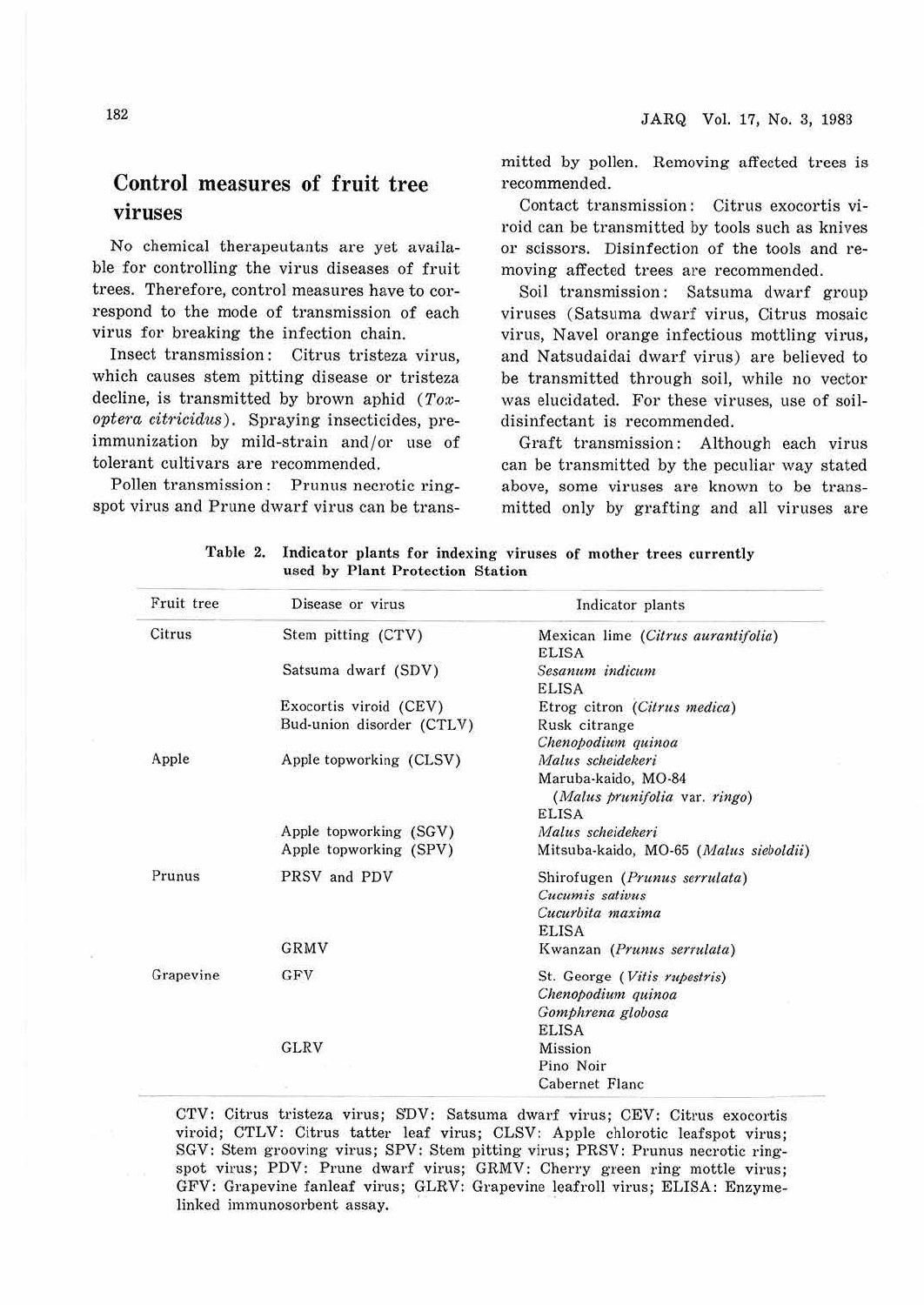easily transmissible by grafting. The use of virus-free or certified scions and/or nursery trees is the most important and the best way to prevent fruit tree virus diseases.

### **Virus certification in Japan**

In 1961, the Japanese government settled on a mother orchard system to fulfil farmer's need for a continuous supply of healthy and true-to-type fruit cultivars. The legally controlled inspection of citrus and apple virus diseases began by the government plant inspectors. Since 1968, this system has been extended to stone fruits and grapevines. Mother trees are designated by prefectural government in orchards of farmers or of prefectural horticultural experiment station after inspection for known viruses by prefectural researchers. Government plant inspectors carefully observe all mother trees annually for the presence of any virus symptoms on leaves or stems. All trees bearing no visible symptoms are indexed for viruses by biological or serological means. Recently revised indicator plants used by the Plant Protection Station are shown in Table 2.

Horticultural association or some similar organizations ask commercial nurseries to grow nursery trees using scions from the inspected mother trees. Thus farmers can get certified scions for topworking or nursery trees made with scions from the mother trees. Although it seems difficult to estimate with accuracy the exact ratio of the number of certified scions to afl scions demanded in our country, designated mother trees of each cultivar of each fruit tree may not be sufficient to meet whole demand of farmers.

According to the success of heat treatment for fruit tree viruses and the application of ELISA to detection of viruses, the Japanese government has introduced heat treatment facilities to principal fruit-producing prefectures since 1978. Soon virus-free scionwood may be supplied to growers.

# **How to obtain virus-free materials?**

Some virus-free cultivars can be found by indexing a number of trees for virus content. In the case of apples, it may take over 5 years to detect all known viruses. However, once some cultivars are certified to be free from all known viruses, those cultivars are very valuable and have to be maintained with care to prevent infection. Mother tree blocks of these cultivars will be propagated and scions for topworking will be supplied from them to commercial nurseries.

If all trees of some cultivars or clones of a variety are infected with viruses, it is necessary to produce virus-free materials by heat treatment or shoot tip culture or shoot tip grafting. Sometimes, heat treatment is combined with shoot tip grafting.

Heat treatment: Heat treatment of virus infected plants has been attempted by exposing whole plants or budded plants to high air temperature. Exposure periods and the temperatures depend upon the kinds of tree fruit and the virus (Table 3) .

Table 3. Heat treatment to obtain virus-free materials

| <b>Viruses</b>           | Temperature, °C<br>(day time/night<br>time) | Weeks   |
|--------------------------|---------------------------------------------|---------|
| Citrus                   |                                             |         |
| tristeza virus           | 40/30                                       | $4 - 5$ |
| satsuma dwarf virus      | 40/30                                       | $4 - 5$ |
| tatter leaf virus        | 40/30                                       | >12     |
| Apple                    |                                             |         |
| chlorotic leafspot virus | 37 or 40/30                                 | 3       |
| stem pitting virus       | 37 or 40/30                                 |         |
| Japanese Pear            |                                             |         |
| necrotic spot virus      | 35 or 40/30                                 | $2 - 3$ |
| Prunus                   |                                             |         |
| necrotic ringspot virus  | 38 or 40/30                                 | $3 - 4$ |
| prune dwarf virus        | 38 or 40/30                                 | $3 - 4$ |
| Grapevines               |                                             |         |
| leaf roll virus          | 40/30                                       | 8       |